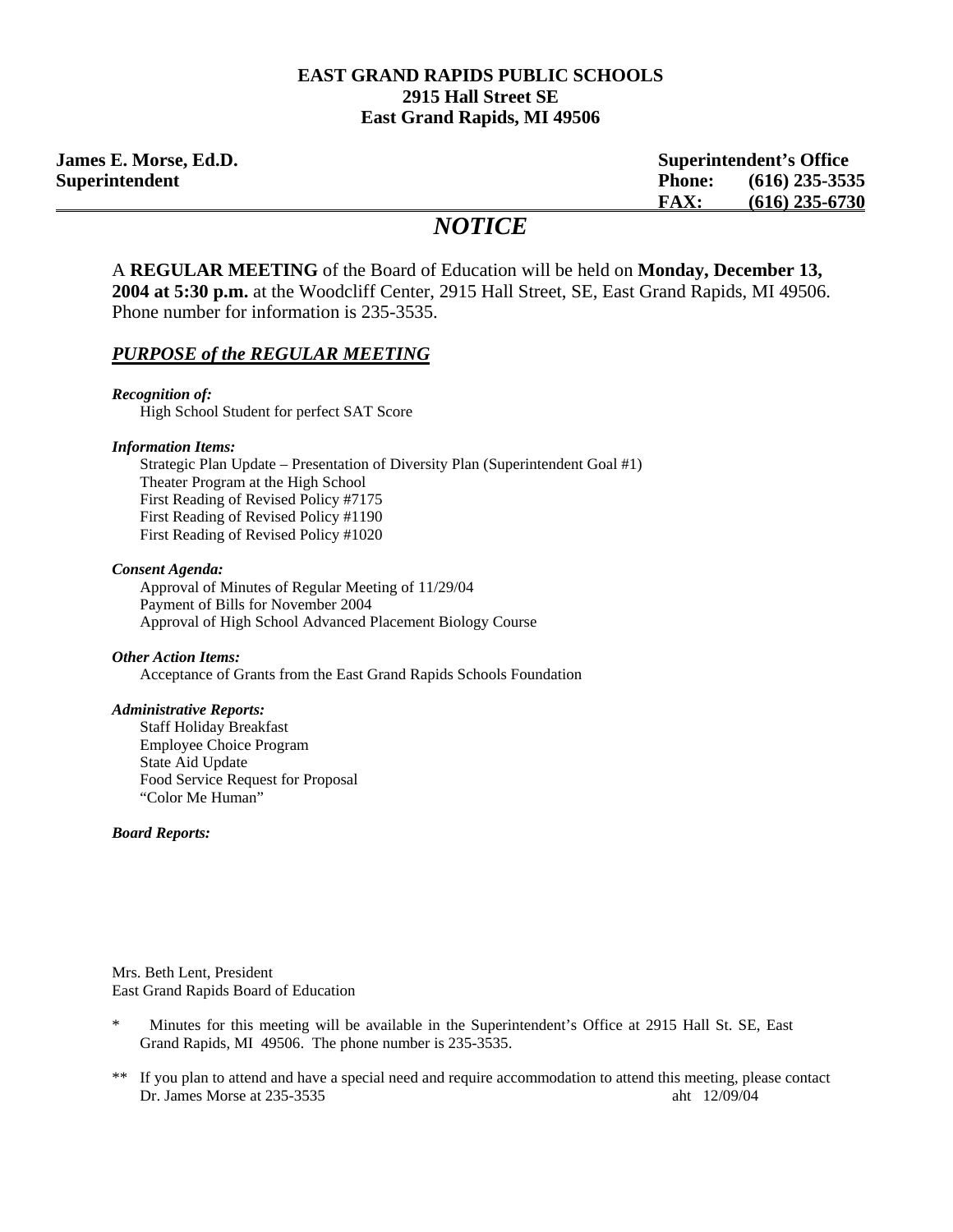# *Our Mission*

## *Educating and inspiring each student to navigate successfully in a global community.*

EAST GRAND RAPIDS PUBLIC SCHOOLS Kent County, Michigan

## **REGULAR Meeting of the East Grand Rapids Board of Education**

Woodcliff Center Community Board Room, 2915 Hall Street, SE., East Grand Rapids, MI 49506. For Information, call 616-235-3535. **5:30 p.m.**

### **Monday, December 13, 2004**

## **AGENDA**

- 1. Meeting Called to Order
- 2. Acknowledgement of Guests
- 3. Public Comments
- 4. Communications to and from the Board
- 5. Recognition of Tom Bander for perfect SAT Score Dr. James Morse
- 6. High School Student Council President's Report Mr. Tom Bander
- 7. EGREA President's Report Mrs. Cynthia Bischoff

### *Presentation:*

- 8. Strategic Plan Update Presentation of Diversity Plan (Superintendent Goal #1) – Mrs. Vettese and Mrs. Glowicki – (Enclosure #8)
- 9. Theater Program at the High School Mrs. Vettese and Mrs. Steers (Enclosure #9)
- 10. First Reading of Revised Policy #7175 (Parent(s)/Guardian(s) Involvement Policy – General Education and Title I Programs) – (Enclosure #10)
- 11. First Reading of Revised Policy #1190 (Minutes of Board Meetings) (Enclosure #11)
- 12. First Reading of Revised Policy #1020 (Election of Board Members and School Elections) – (Enclosure #12)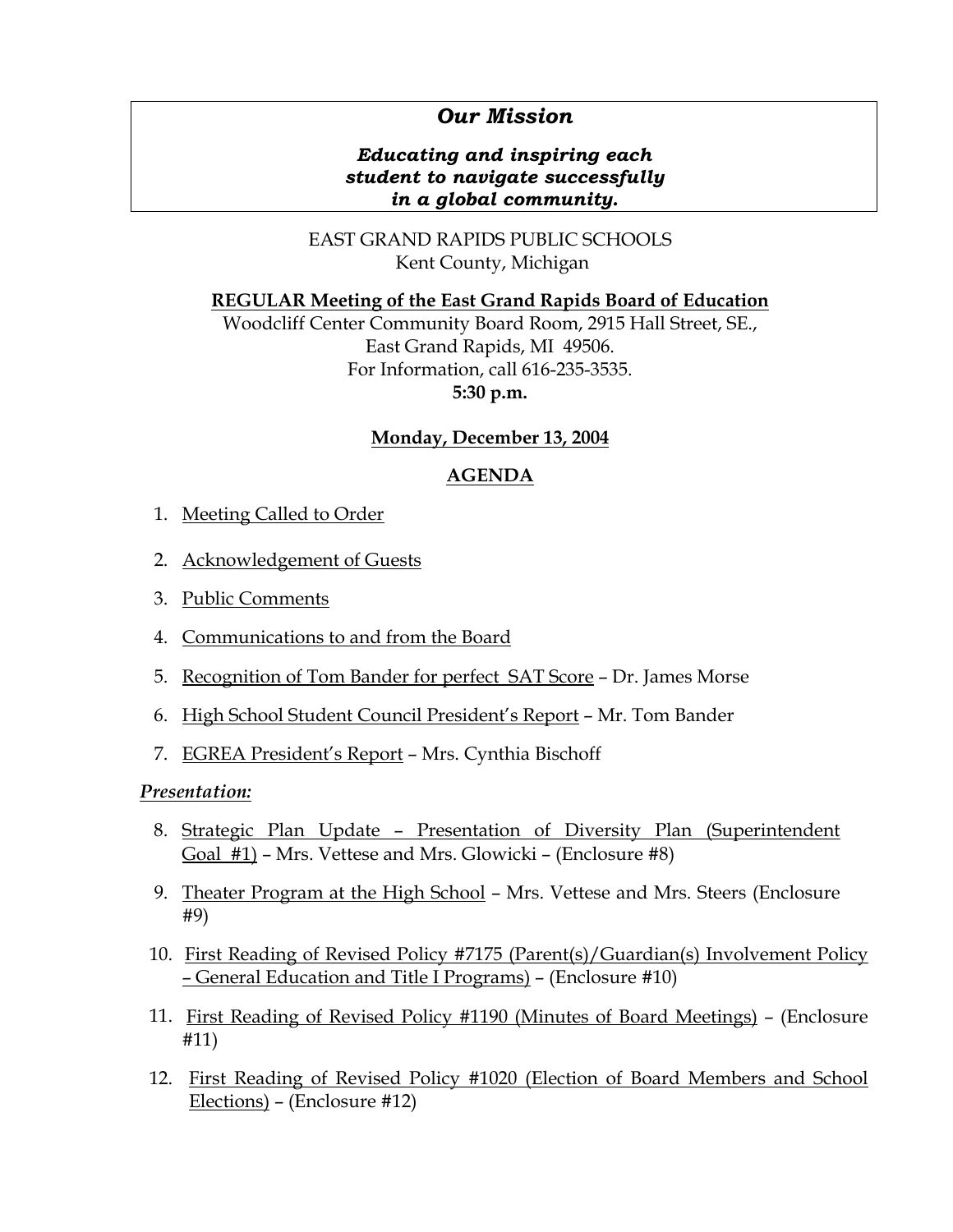# *Action Items - Consent Agenda:*

| Background: | In order to save time during the meeting, we are using a |
|-------------|----------------------------------------------------------|
|             | Consent Agenda. Items in the Consent Agenda include      |
|             | those that are routine or have been previously discussed |
|             | by the Board of Education. Any Board Member may          |
|             | request to have any item removed for a separate          |
|             | discussion and vote.                                     |

 Recommendation: Motion to approve the Consent Agenda Numbers  $\underline{13}$  through  $\underline{15}$ .

- 13. Approval of Minutes of REGULAR MEETING of 11/29/04 (Enclosure #13)
- 14. Approval of November Payment of Bills (Enclosure #14)
- 15. Approval of High School Advanced Placement Biology Course

| Background:     | The curriculum for the AP Biology course was presented at<br>the Board of Education meeting in November.          |
|-----------------|-------------------------------------------------------------------------------------------------------------------|
| Recommendation: | Motion to approve the AP Biology curriculum for the High<br>School upon the recommendation of the Superintendent. |

### *Other Action Items:*

- 16. Acceptance of Grants from the East Grand Rapids Schools Foundation
	- Background: The East Grand Rapids Schools Foundation awarded the fall Mini Grants and Grants at the November 2004 Foundation meeting. (Enclosure #16)
	- Recommendation: Motion to accept the grants as listed in Enclosure #15 totaling \$25,478.61 and to thank the East Grand Rapids Schools Foundation for its support of the East Grand Rapids Public Schools.

### Administrative Reports

- 17. Superintendent
	- A. Staff Holiday Breakfast
	- B. Employee Choice Program